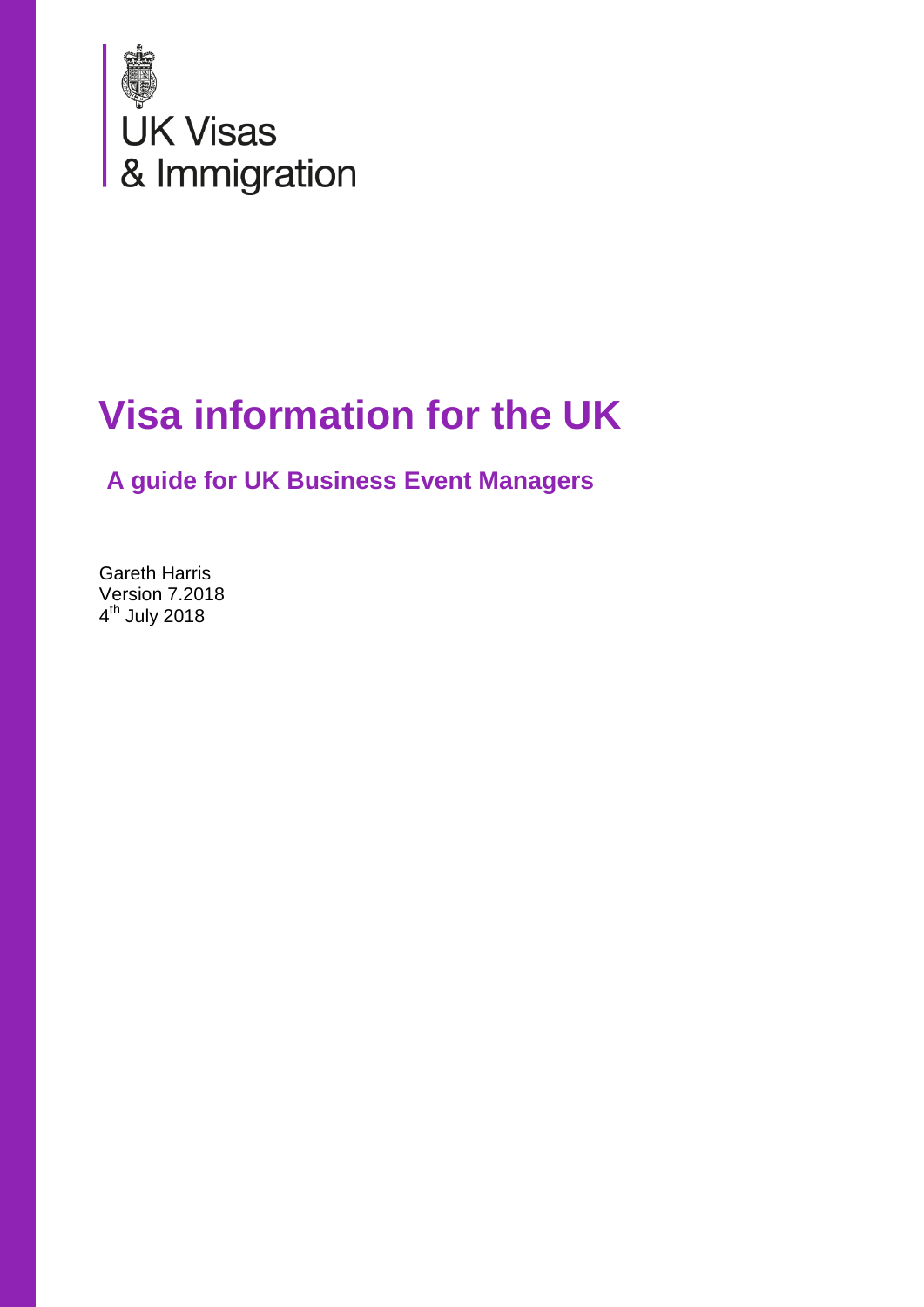### **Contents**

| $1 \ \overline{\phantom{0}}$ | Visa Information for the UK              |    |
|------------------------------|------------------------------------------|----|
| $\overline{2}$               | <b>Frequently Asked Questions (FAQs)</b> | 5  |
| 3                            | Guidance on letters of invitation        |    |
| 4                            | <b>Example Letters</b>                   | 8  |
| $5^{\circ}$                  | <b>Sharing Information with UKVI</b>     | 9  |
|                              | 6. Visa application process flowchart    | 10 |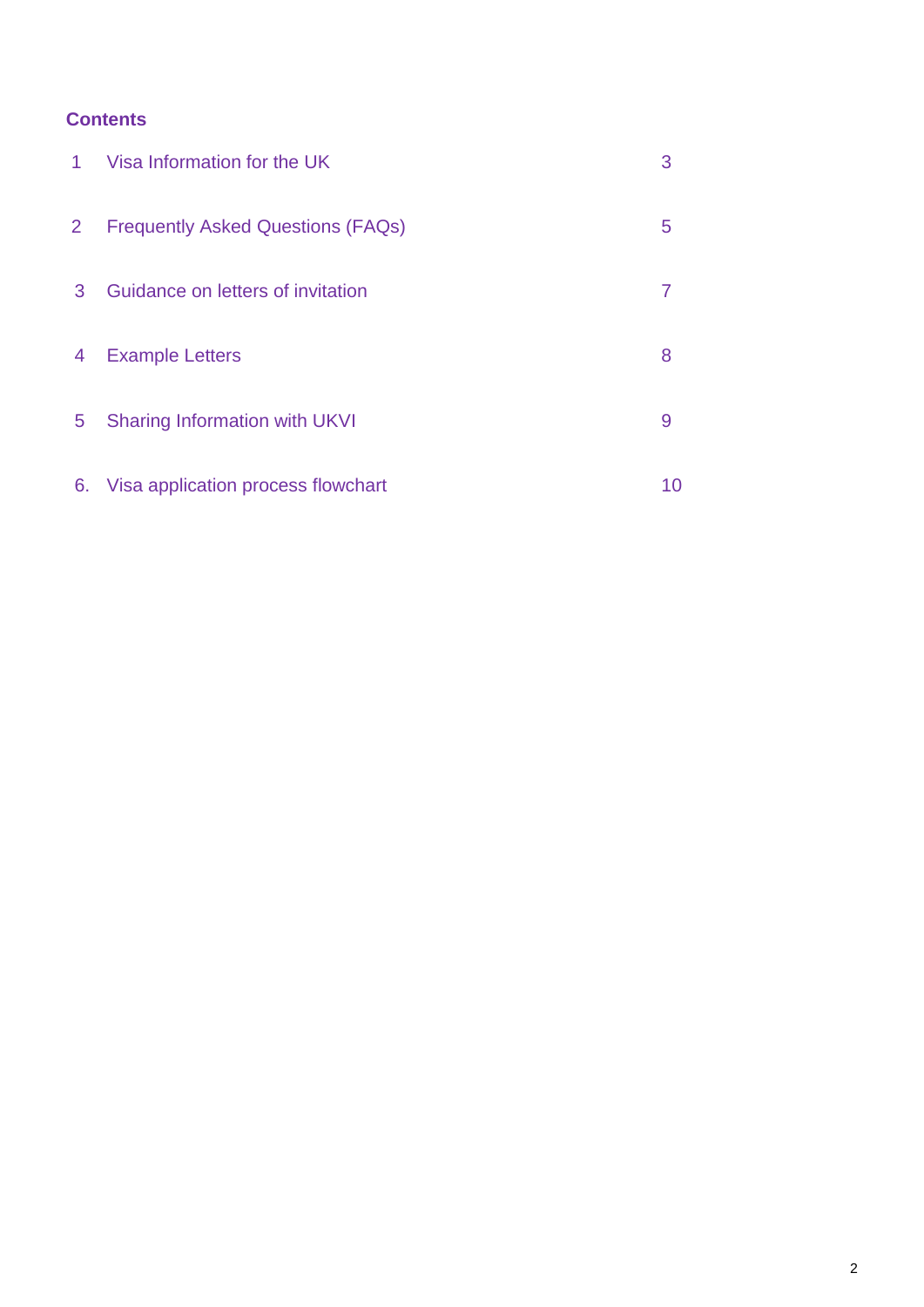## **1. Visa Information for the UK**

Participants of business related events or conferences in the UK are advised to find out if they require a visa to enter the UK, and if required, to apply as soon as possible. Our service standards for processing standard non-settlement visas are 15 working days from when we receive an application (including biometric information) to when we send our decision to the applicant. UK hosts of events should ensure that invitation letters are sent to their participants at least eight weeks before the event to allow them to apply for a UK visa. All supporting documents should be submitted at the time of applying, in line with the visa application process.

**Please note: this guide is for managers of events where delegates may require visit visas. If your delegates will be receiving any payment for work in the UK, unless activities are included under paid permitted activities as a visitor [www.gov.uk/permitted-paid-engagement-visa,](https://www.gov.uk/permitted-paid-engagement-visa) your delegate will need to consider an alternative visa route. Our visa self-assessment will allow you/your delegates to identify alternative options: [www.gov.uk/check-uk-visa.](http://www.gov.uk/check-uk-visa)**

#### **Advice for those who need visas to travel to the UK**

#### **Does my delegate need a UK visa?**

This depends on the nationality of the person travelling.

If your delegate is a national of the European Union (EU), European Economic Area (EEA), Switzerland or a national who does not require a visa to visit the UK, they do not need to apply for a visit visa to participate in UK hosted events. They can apply for entry on arrival in the UK to a Border Force officer. If you are not sure if your delegate requires a visa for the UK, please check on our website at: [www.gov.uk/check-uk-visa.](https://www.gov.uk/check-uk-visa)

#### **Can my delegates use a Schengen Visa to enter the UK?**

No. The UK is not a member of the Schengen Travel area. This means that if an individual holds a Schengen visa this will not allow entry into the UK. Also, a UK visa will not permit entry to the Schengen Travel area. If you are spending time within the Schengen area en-route to the UK or on the return journey from the UK, you will need to ensure that all individuals have the appropriate visa.

#### **What type of visa does my delegate need to apply for?**

Our visa self-assessment tool can be found on our website at: [www.gov.uk/check-uk-visa.](https://www.gov.uk/check-uk-visa)

All visitor visa applications are considered under the visitor Immigration Rules: [www.gov.uk/guidance/immigration-rules/immigration-rules-appendix-v-visitor-rules.](https://www.gov.uk/guidance/immigration-rules/immigration-rules-appendix-v-visitor-rules) For further details see the gov.uk section on the standard visitor visa [\(www.gov.uk/standard-visitor-visa/overview\)](https://www.gov.uk/standard-visitor-visa/overview).

Your delegate may be able to apply for a standard visitor visa, if, as above, *they are not receiving payment for their activities*. Details of permitted payments in the UK under a standard visitor visa can be found under paragraph V4.7 of the visitor rules.

Your delegate may also be able to apply for a permitted paid engagements visitor visa if they are undertaking a short paid engagement of no more than 1 month and have been invited to the UK by an organisation such as an arts or broadcasting organisation. See the Immigration Rules for visitors and [www.gov.uk/permitted-paid-engagement-visa](https://www.gov.uk/permitted-paid-engagement-visa) for more information.

Under the [Visitor Rules](https://www.gov.uk/guidance/immigration-rules/immigration-rules-appendix-v-visitor-rules), visitors on a standard visitor visa to the UK are permitted to undertake the following general business activities:

#### 5 A visitor may:

- (a) attend meetings, conferences, seminars, interviews;
- (b) give a one-off or short series of talks and speeches provided these are not organised
- as commercial events and will not make a profit for the organiser;
- (c) negotiate and sign deals and contracts;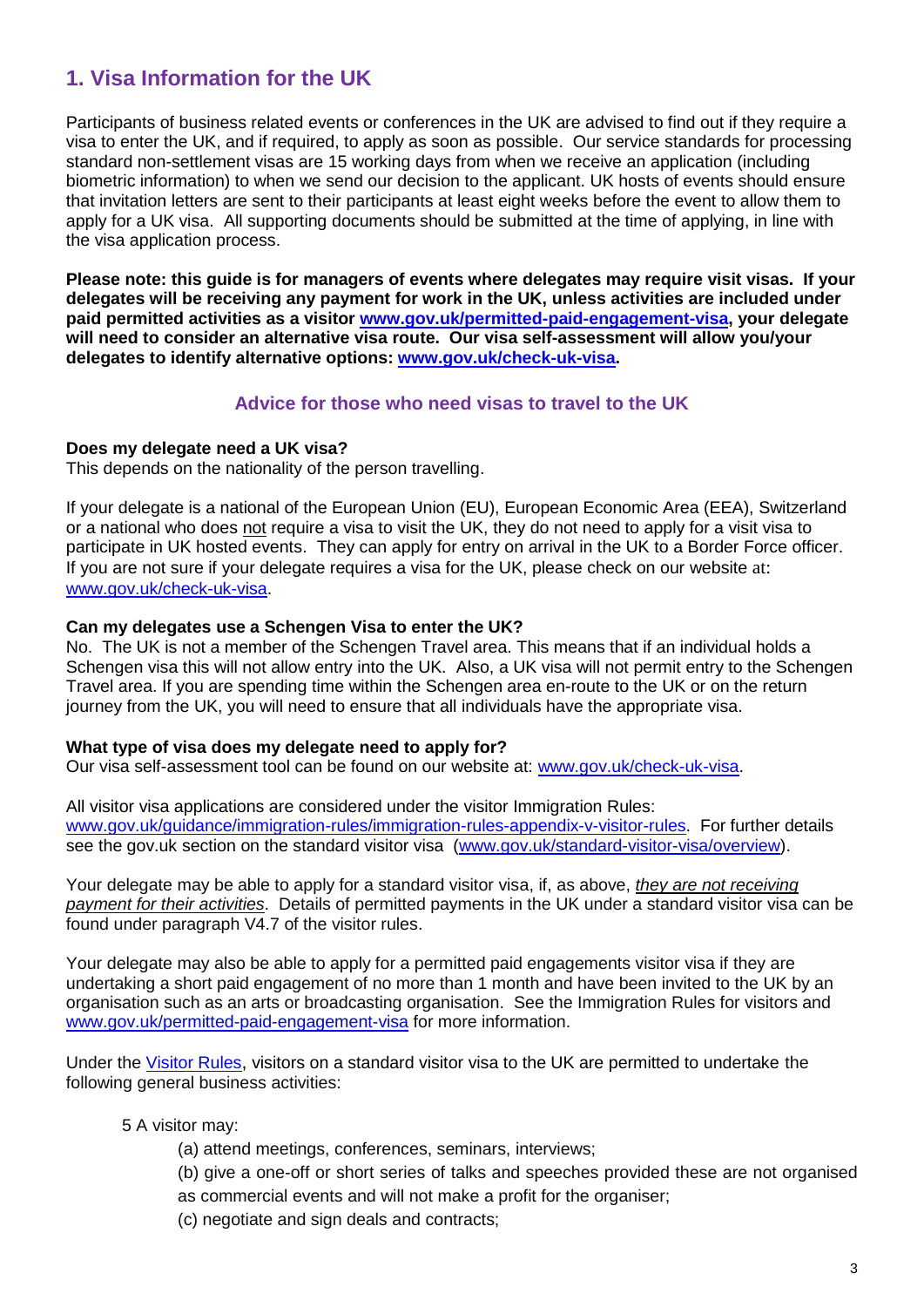(d) attend trade fairs, for promotional work only, provided the visitor is not directly selling; (e) carry out site visits and inspections;

(f) gather information for their employment overseas;

(g) be briefed on the requirements of a UK based customer, provided any work for the customer is done outside of the UK.

Check Appendix 3 of the [Visitor Rules](https://www.gov.uk/guidance/immigration-rules/immigration-rules-appendix-v-visitor-rules) [\(www.gov.uk/guidance/immigration-rules/immigration-rules](https://www.gov.uk/guidance/immigration-rules/immigration-rules-appendix-v-visitor-rules)[appendix-v-visitor-rules\)](https://www.gov.uk/guidance/immigration-rules/immigration-rules-appendix-v-visitor-rules) to find the full list of permitted activities for a visitor.

A visa national under 18 years old at the time of their travel to the UK will be considered as a child and can apply for a standard visitor visa, subject to additional evidence requirements detailed here: [www.gov.uk/standard-visitor-visa/if-youre-under-18.](https://www.gov.uk/standard-visitor-visa/if-youre-under-18)

#### **What is required to apply for a visa to the UK?**

- Your delegate must **apply and pay online** for the visa using the link at: [www.gov.uk/apply-uk](https://www.gov.uk/apply-uk-visa)[visa.](https://www.gov.uk/apply-uk-visa)
- Your delegate will be asked to book a biometric appointment with one of our visa application centres at the end of the online application and pay the visa application fee.
- On the day of your appointment your delegate must go in person to the chosen visa application centre with their passport, printed application form and any other supporting documents. They will also be required to give their biometrics: digital photograph and fingerprints.

To find details of the nearest visa application centre use this link: [www.gov.uk/find-a-visa-application](https://www.gov.uk/find-a-visa-application-centre)[centre.](https://www.gov.uk/find-a-visa-application-centre) Read our guidance carefully and encourage your delegates to apply for visas as early as possible. Applications can be made up to three months in advance of the planned date of travel.

*Prepare your application and supporting documents carefully.* **Submitting only an invitation letter in support of an application may not give the Entry Clearance Officer all the necessary information to be satisfied that your delegate qualifies for entry. To support their application, your delegate should gather evidence of their circumstances, employment, ability to meet the costs of the trip and details of where they will be staying and why they are visiting the UK.** 

**A guide to supporting documents for a visa application can be found via this link:** 

**[www.gov.uk/government/publications/visitor-visa-guide-to-supporting-documents](http://www.gov.uk/government/publications/visitor-visa-guide-to-supporting-documents)**

If you are issuing an official letter of invitation to attend an event in the UK, we would recommend that your delegates include the original letter with their supporting documents.

[Read our operational guidance](https://www.gov.uk/government/publications/visit-guidance) for more information about our criteria for assessing Standard Visitor visa applications.

#### **What is "biometric information"?**

Biometric information consists of fingerprint scanning and a full-face digital photograph. Visa applicants must provide their biometric information **each time** they apply for a UK visa.

#### **Enquiries**

You should be able to find the information you need about visit visas on our website [\(www.gov.uk/standard-visitor-visa\)](https://www.gov.uk/standard-visitor-visa) but if you need to contact us, our contact details are [here on GOV.UK](https://www.gov.uk/contact-ukvi-outside-uk) [\(www.gov.uk/contact-ukvi-outside-uk\)](http://www.gov.uk/contact-ukvi-outside-uk).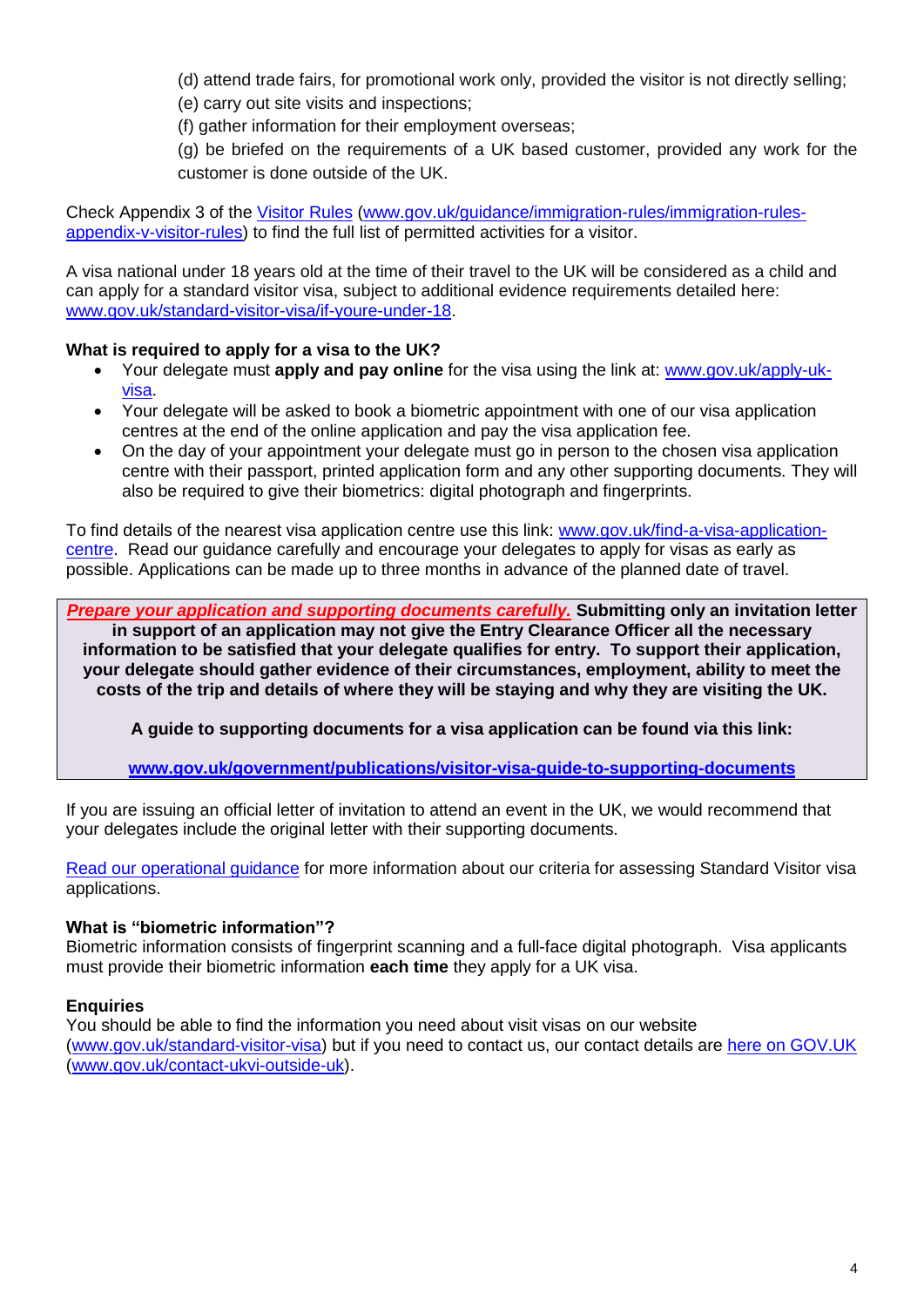## **2. Frequently Asked Questions (FAQs)**

#### **How do my delegates apply for a visa?**

Applications for visit visas are made online<https://visas-immigration.service.gov.uk/product/uk-visit-visa>

#### **Can my delegates apply in their own language?**

The application form has been translated into a range of languages, however all answers must be in English. Supporting documents must also be in English or accompanied by a translation.

#### **Where should my delegate apply?**

An application can be made from any country where we have a Visa Application Centre (VAC). The online form will ask which country an applicant is applying in, this then gives a list of available Visa Application Centres. Further details about our visa application centres are available [here](https://www.gov.uk/find-a-visa-application-centre)

#### **When should my delegates apply?**

Applications can be made up to three months in advance of the intended date of travel to the UK.

#### **How long with my delegates applications take?**

We aim to process visit applications within 15 *working* days from submitting biometrics, but we recommend that applications are made as early as possible allowing at least four weeks. In many locations, for an additional fee, delegates may be able to use our Priority and Super Priority visa service.

#### **Can delegates do anything in advance to make the application process quicker?**

Yes. When an application is started your delegate will be asked to supply an email address and create a password, they will then be emailed a link to return to the application at a later point. This means the form can be started more than three months before the planned date of travel.

#### **What is Priority and Super Priority Service**

Priority service takes 5 working days, this service is available in over 200 locations. Super Priority service takes 24 hours, this service is available in around 20 locations. Both services are charged at an additional fee. Some applications may take longer if they are complex, please check the [visa application centres](https://www.gov.uk/find-a-visa-application-centre) website for any additional eligibility criteria.

*Important note:* Priority service does not imply or quarantee in any way that a delegate will be successful in their visa application. All visa applicants must meet the requirements of the UK immigration rules.

#### **My delegate travels a lot and cannot be without their passport, are there any services that could help?**

We offer a Keep My Passport service in over 40 locations, this allows the applicant to keep their passport while the application is being considered. If the visa is granted they will need to provide their passport to the VAC for the vignette to be printed. This service comes at an additional cost.

#### **Are there any other services available for the convenience of my delegates?**

Yes, we offer a wide range of services for customer convenience, popular services include peak time and weekend VAC appointments, SMS updates, photocopying, premium lounges and even the ability to submit biometrics in the comfort of your own home or office. These are known as 'user pay' or 'added value' services, please see the website of the VAC your delegate wishes to attend to find out which services are available in their location.

#### **Why aren't all services available in all locations?**

Not all customers want all services, to provide the best value for both our customers and the UK tax payer, our additional services are provided where there is a demand for them.

#### **Is it possible for someone else to collect my delegates passport and documents on their behalf?**

Passports must be collected by the applicant or a nominated representative. You can check if a visa application centre offers a courier service, which may be a more convenient way for passports and documents to be returned, this is an additional service for which the fee will vary upon location.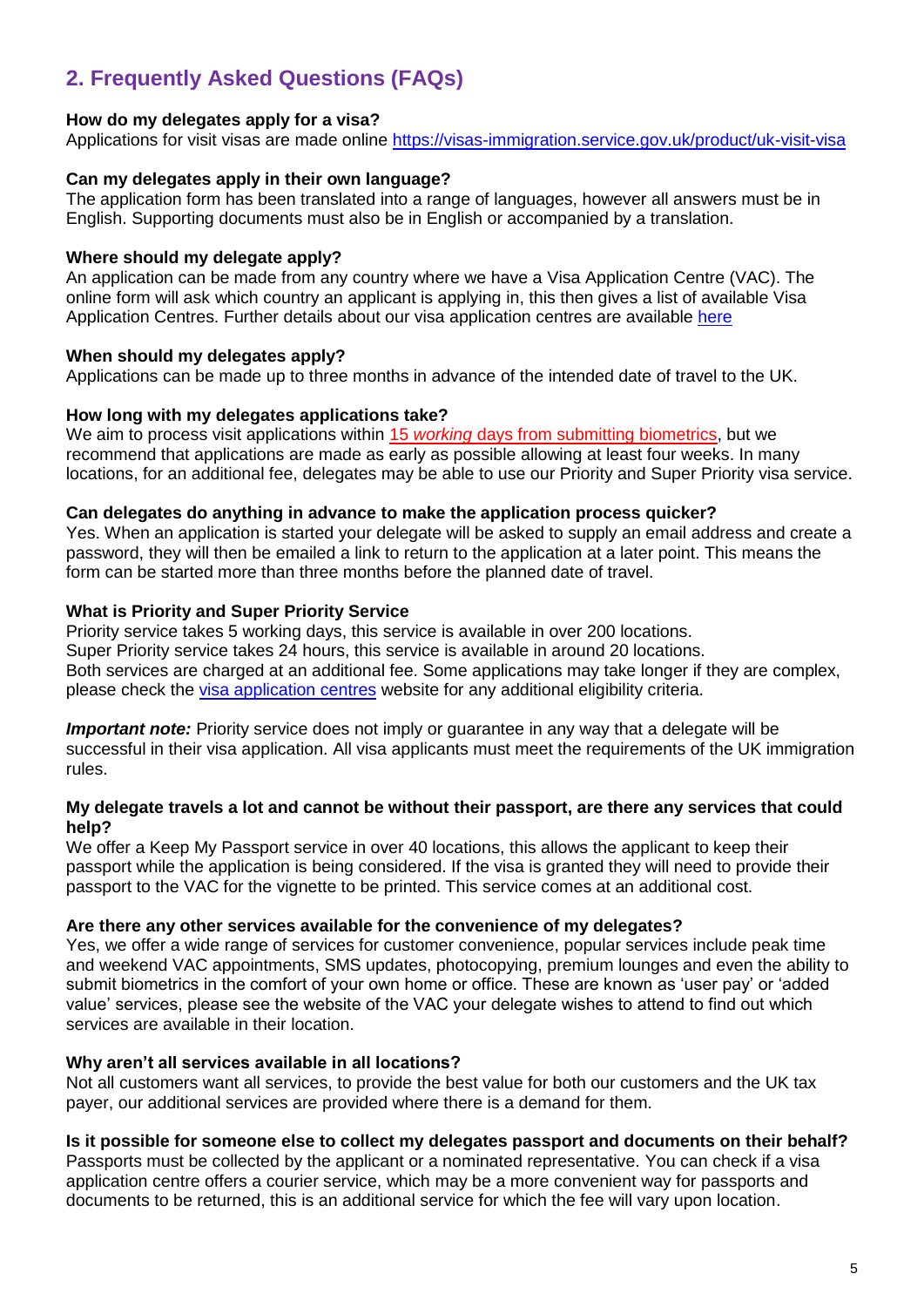#### **Can a delegate apply for a visa in one country and collect it in another?**

No, however a small number of VAC's do offer an out of country courier service at an additional cost, please check the VAC website to see if this service is available.

#### **What travel date should be stated on the application form?**

A visa will usually be valid for six months and for multiple entries. On the application your delegates should be specific in stating planned dates of travel to and from the UK. Delegates cannot arrive in the UK earlier than the start date on your visa. If your delegate tries to travel before this date, the airline may not let them board their flight, or they may be refused entry on arrival in the UK. It is not usually possible to make changes to the validity dates of a visa, after it has been printed. If plans change, your delegate may need to make a new visa application.

#### **Are there any other ways to make my journey easier?**

Nationals of some countries may be able to clear immigration control faster through our Registered Traveller Service. To be eligible delegates must have a visa or have visited the UK 4 times or more in the last 24 months.

For further information about the Registered Traveller Service, please visit our website: [www.gov.uk/registered-traveller.](https://www.gov.uk/registered-traveller)

#### **What can I do if my delegates visa is refused?**

.

A decision to refuse a visa is made only after careful consideration of all the facts by an Entry Clearance Officer, including the fact that the delegate is to attend or contribute to a specific event. If the application is refused, the refusal notice will provide details about the reasons for refusal. Your delegate is free to make a new application but it is strongly recommended that they read their refusal letter carefully and fully address all the reasons for the initial refusal.

#### **I am funding my delegates travel, do I need to provide additional information?**

In most cases, providing details of your sponsorship on the visa invitation letter should be sufficient. However, if you send funds directly to your delegate it would be prudent to provide evidence to support the payments you have made

#### **This guide is for me, are there any documents I can share with my delegates?**

Yes, the GREAT Campaign Asset Library provides a selection of documents which may be shared: **[GREAT Visit Visa](http://brand.great.gov.uk/bms/?link=D7A0F9D0)**

Whilst we can point you to this material it is important that you read the Terms and Conditions as it is your responsibility to ensure you comply with any restrictions placed on the sharing of documents published.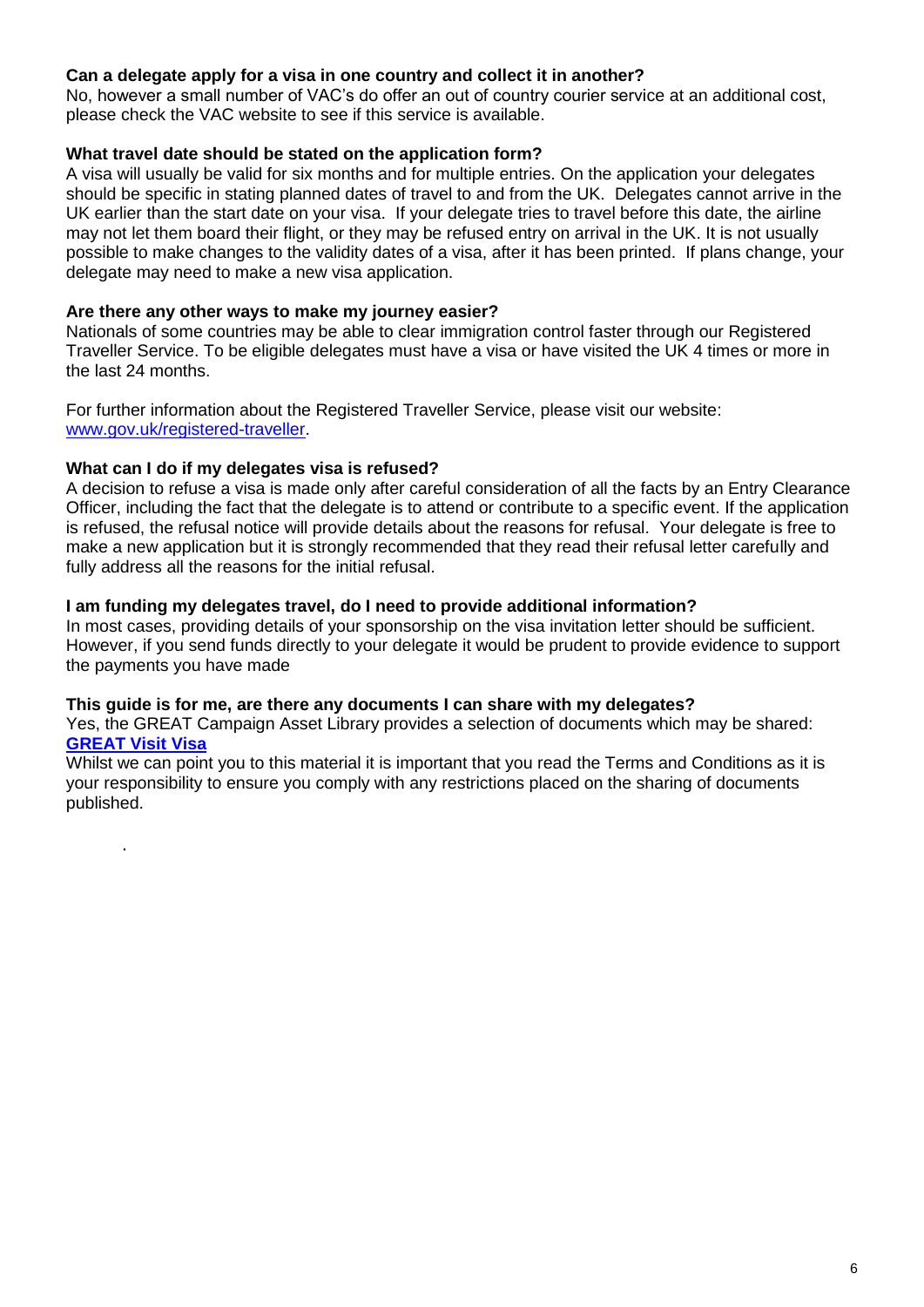## **3. Guidance on letters of invitation**

#### **When preparing a letter of invitation, you may wish to consider the following factors:**

#### **How will the letter be sent to the recipient?**

- If you are sending the letter by email, use a non-editable PDF format.
- Always use official headed paper for your organisation including the relevant contact information.

#### **Where possible a letter should be sent to an individual and include:**

- full name as it appears in the passport;
- date of birth:
- nationality; and
- passport number.

#### **The letter should also include:**

- details of the event;
- dates of the event:
- location of the event;
- dates of arrival and departure to and from the UK;
- details of costs that will be covered by the host e.g. flights, accommodation, transportation etc;
- contact details for UKVI staff to use to verify the authenticity of the letter.

The letter should be signed by the relevant competent authority.

#### **Notes on best practice**

The following recommendations are based on experience, not all will apply to your event.

Give each delegate a unique reference number – this enables quicker and easier verification in the event it is requested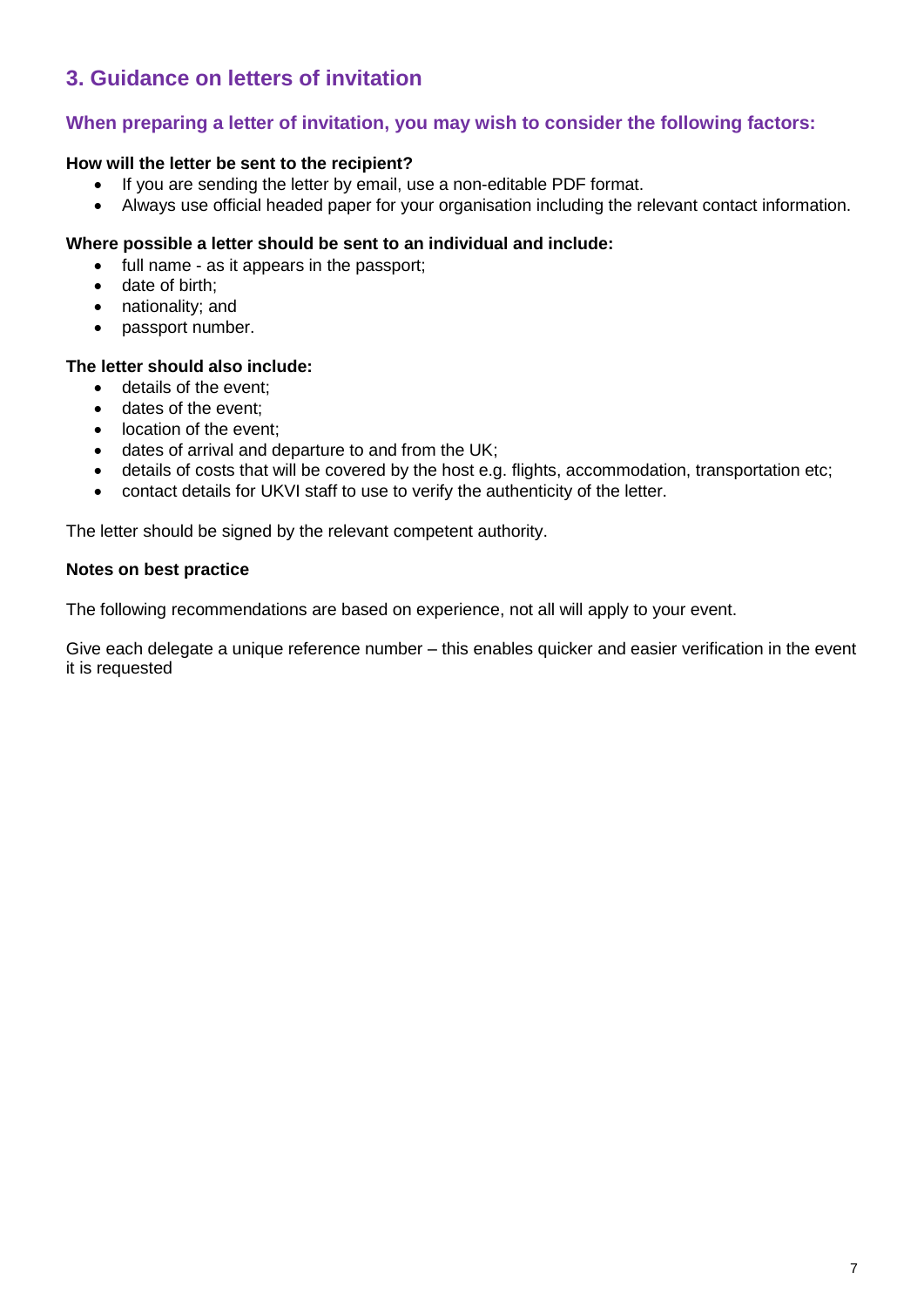#### **4. Example letter:**

#### **Example 1- letter to an individual**

Helsinki, April 2015

Name Date of birth **Nationality** Passport number

Dear

#### **Invitation to the 2015 World Orienteering Championships IOF Clinic**

We take great pleasure in inviting you to participate in the 2015 World Orienteering Championships Development Clinic to be held in Inverness, Scotland.

We will provide the following:

- Accommodation and full board from Tuesday 28 July to Saturday 8 August
- All transportation during the WOC week
- World Championship registration and entry fees<br>• Clinic lectures and practical exercises on 29 and
- Clinic lectures and practical exercises on 29 and 30 July
- Assistance throughout your stay

You will be responsible for the travel costs to and from Inverness. For a better cohesion of the group, please understand that no late arrival or early departure will be accepted. Please see the attached sheet for a full programme.

We look forward to having the pleasure of welcoming you to Scotland.

This letter was signed by

President International Orienteering Federation and Chairman British Orienteering and Event Director WOC 2015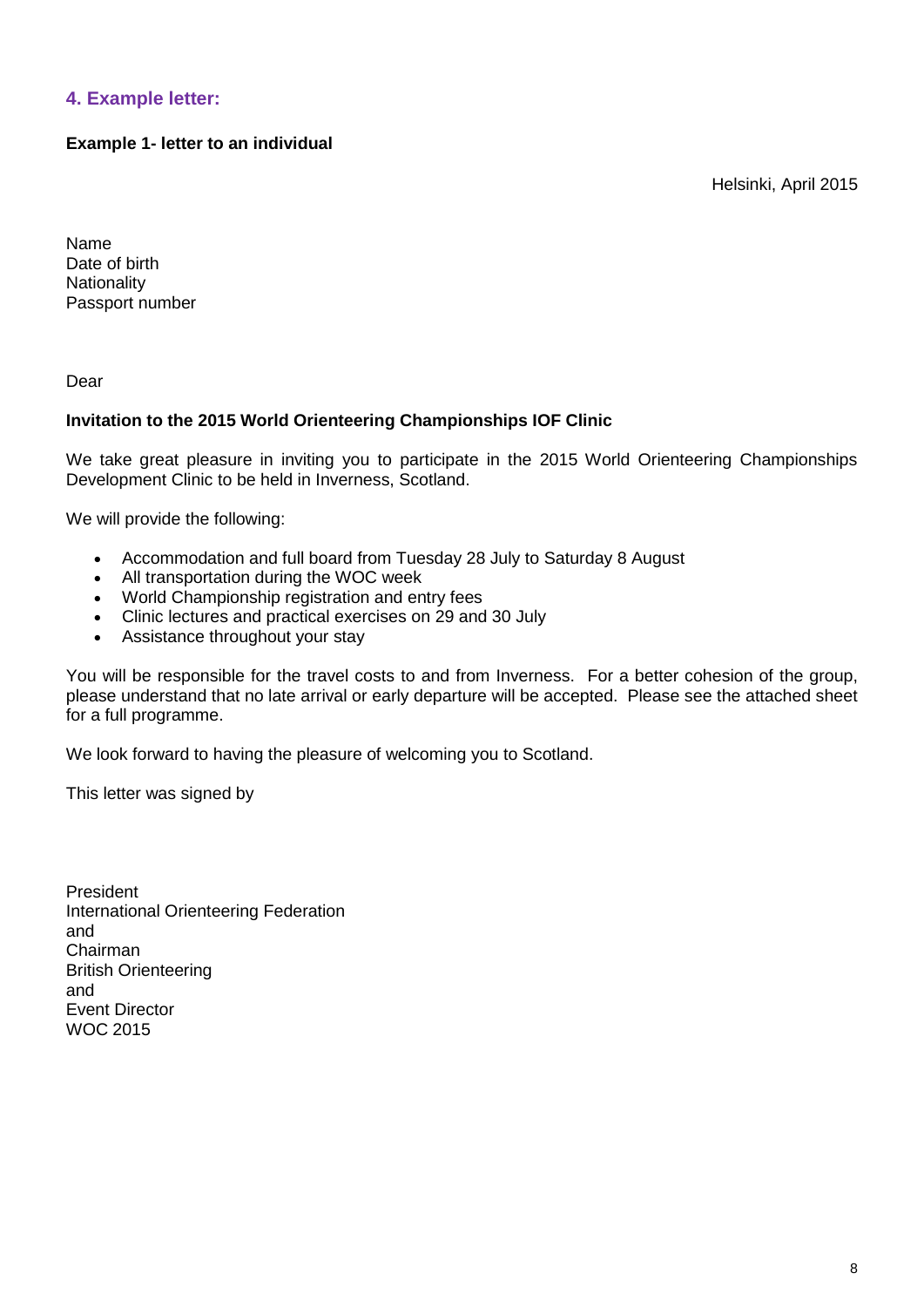## **5. Sharing information with UKVI**

During the lead up to your event there may be times when you need to provide us with further information, for example:

- If you raise an issue with us about an application;
- If a delegate has been refused and you think there may be an error;
- You wish to give us feedback about a particular part of the application process; or
- We ask you to provide information to assist with managing your event.

When you provide us with further information or raise an issue it is important that we can identify the application. You should provide us with the applicants:

- Name
- Date of Birth
- Nationality
- Passport Number
- Application number (If known starts GWF)

Where providing information about more than one individual it is helpful if you provide this on a spreadsheet. Please do not use PDF or other formats which restrict our ability to copy and paste.

Please note we are unable to discuss the details of individual cases unless you provide us with a suitable release form, this must have a wet ink signature and be scanned and returned to us. Template can be provided on request.